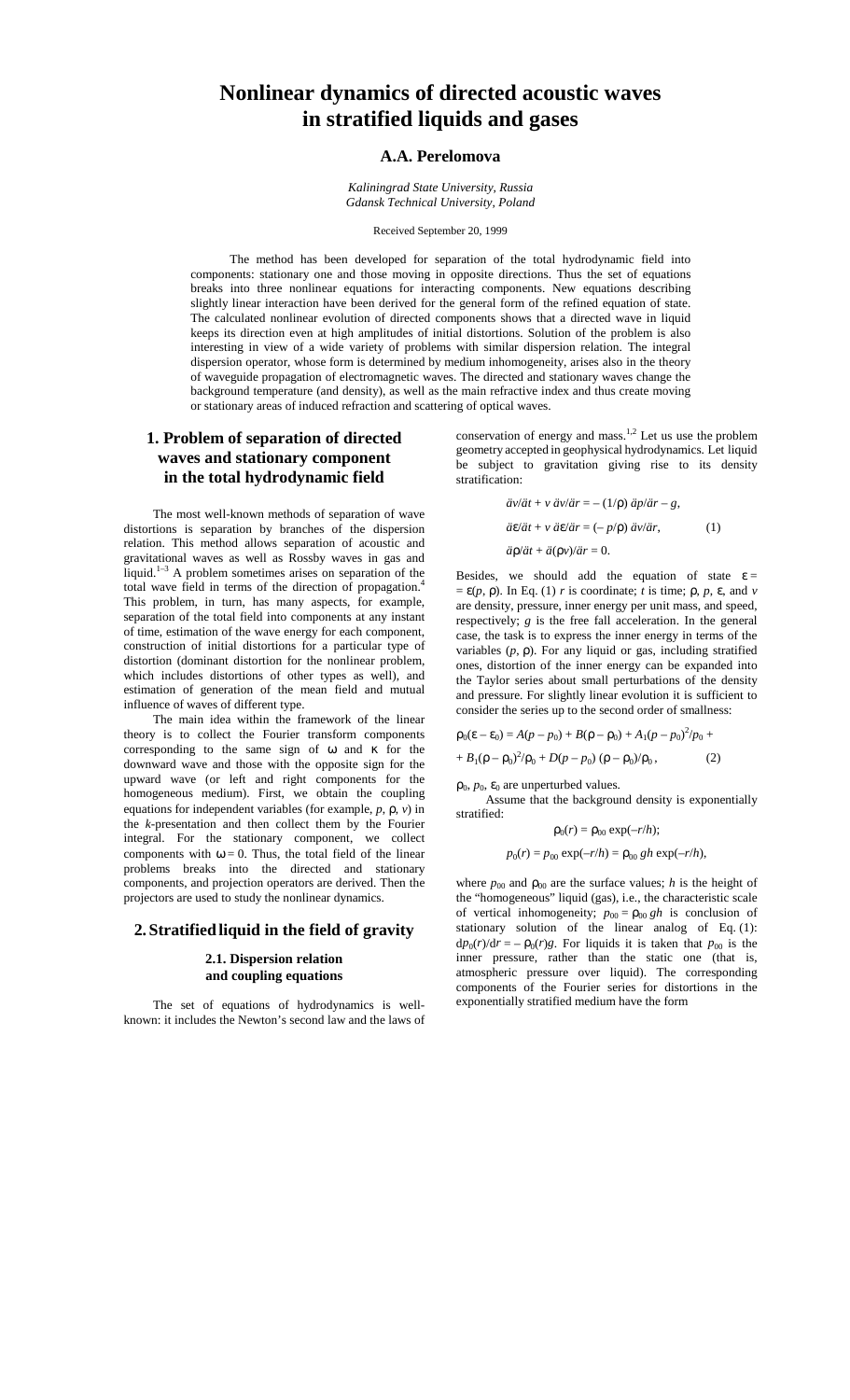$v'(k, t) = v'_0(k) \exp(r/2h) \exp[i(\omega t - kr)] \exp(\alpha r);$ 

$$
p'(k, t) = p'_0(k) \exp(-r/2h) \exp[i(\omega t - kr)] \exp(\alpha r);
$$

$$
p'(k, t) = \rho'_0(k) \exp(-r/2h) \exp[i(\omega t - kr)] \exp(\alpha r).
$$

From the linear analog of Eq. (1) we obtain the dispersion relation

$$
\omega^2 = k^2 [(gh - B)/A] + g^2 (A + 1)^2/[4A(gh - B)],
$$

where  $\alpha = -(\text{A}gh + \text{B})/[2\text{h}(gh - \text{B})]$  or  $\omega = 0$ . Two signs of the frequency in solution of the dispersion equation and zero frequency mean three independent types of wave motion. It is proposed to separate the total wave motion into three independent parts: upward, downward, and stationary components, by introducing the complete orthogonal system of projection operators. This is convenient from the physical point of view, since the projection procedure can be applied to the field at any instant of time.

The main stages of derivation of the equations for the directed waves are the following. $4-7$  First, from the linearized system (1) we have the following coupling equations for the Fourier components of distortions:

$$
\rho'_0 = \rho_{00} \nu'_0 (ik + 1/2h - \alpha)/(i\omega);
$$
  
\n
$$
\rho'_0 = \rho_{00} \nu'_0 [B(-ik - 1/2h + \alpha)] -
$$
  
\n
$$
- gh (-ik + 1/2h + \alpha)/(Ai\omega).
$$

Hereinafter, the distortions of hydrodynamic variables and the corresponding Fourier transforms are marked by primes. Then we obtain the coupling equations in terms of the variables  $(r, t)$  and collect the corresponding components by the Fourier integral: components with different signs of ω and *k* are collected for the upward moving wave, those with the same sign are collected for the downward wave, and components with  $\omega = 0$  are collected for the stationary contribution. This procedure is described in detail in Refs. 5 and 6. The coupling equations in term of the variables  $(r, t)$  have the form

$$
p_{+} = L1v_{+}; \quad p_{+} = L2v_{+}, \quad p_{-} = -L1v_{-}; \quad p_{-} = -L2v_{-},
$$
  

$$
\rho_{stat} = L3p_{stat}, \tag{3}
$$

where  $\rho_{+} = \rho_{\text{up}}' \exp(-r/2h + \alpha r), p_{+} = p_{\text{up}}' \times \exp(-r/2h + \alpha r)$ 

+  $\alpha r$ ,  $v_+ = v'_{\text{up}} \exp(r/2h + \alpha r)$ , and so on. The integrodifferential operators *L*1, *L*2, and *L*3 have the form

$$
L1 = \rho_{00} / (\pi \sqrt{(gh - B)/A}) \int_{-\infty}^{\infty} dr' \times
$$

$$
\times \left\{ -\frac{gh - B}{A} F_{AB}(r' - r) \ddot{a}/\ddot{a}r' + \frac{g(A - 1)}{2A} F_{AB}(r' - r) \right\};
$$

$$
L2 = \rho_{00} / (\pi \sqrt{(gh - B)/A}) \int_{-\infty}^{\infty} dr' \times
$$

$$
\times F_{AB}(r' - r) \left\{ -\ddot{a}/\ddot{a}r' + \frac{g(A + 1)}{2(gh - B)} \right\};
$$

$$
L3 = (1 - 2\alpha h - 2h \ddot{a}/\ddot{a}r)/(2gh),
$$

where

$$
F_{AB}(r) \equiv \frac{2}{\pi} \left\{ I_0[rg(A+1)]/[2(gh-B)] --L_0[rg(A+1)]/[2(gh-B)] \right\};
$$

*I*0 and *L*0 are the modified zero-order Bessel function and the Struve function, respectively. Then, using Eq. (3), from the first equation of the set (1) we also obtain the linear evolution equations for the upward and downward waves:

$$
\ddot{a}v_{\pm}d\dot{a}t \pm \sqrt{\frac{gh - B}{\pi^2 A}} \times
$$

$$
\times \int_{-\infty}^{\infty} \left\{ v_{\pm r'r} - \frac{g^2 (A + 1)^2}{4(gh - B)^2} v_{\pm} \right\} F_{AB}(r' - r) dr' = 0.
$$
 (4)

The evolution equations can also be obtained for the variables  $p_{+}$  and  $p_{+}$  from the second and third equations of this set.

## **2.2. Projection operators**

The integrodifferential matrix operators for the dynamics of ideal liquid and gas within the framework of the linear theory were obtained in Refs. 4 and 5. Now we have new equations with regard for expansion (2) of the equation of state:

$$
P_{\pm} = \begin{pmatrix} 1/2 & \pm l1 & \pm l2 \\ \pm L1/2 & L1l1 & L1l2 \\ \pm L2/2 & L2l1 & L2l2 \end{pmatrix};
$$
  
\n
$$
P_{\text{stat}} = \begin{pmatrix} 0 & 0 & 0 \\ 0 & l3 & l4 \\ 0 & L3l3 & L3l4 \end{pmatrix};
$$
  
\n
$$
l1 = 1/(2\rho_{00} \pi \sqrt{(gh - B)/A}) \times
$$
  
\n
$$
\times \int_{-\infty}^{\infty} dr' F_{AB}(r' - r) \left\{ -\frac{\dot{a}}{a'r'} + \frac{g(A + 1)}{2(gh - B)} \right\},
$$

#### **3.1. Dispersion relation and coupling equations**

In the case of homogeneous medium (liquid and gas), the equations take much more simpler form. Now the background density and pressure are coordinateindependent constants. The corresponding components of the Fourier series accept the form:  $p'(k, t) =$  $= p'_0 \exp[i(\omega t - kr)]; \ \rho'(r, t) = \rho'_0 \exp[i(\omega t - kr)]; \ v'(r, t) = v'_0$  $exp[i(\omega t - kr)]$ , where  $p'_0$ ,  $p'_0$ , and  $v'_0$  are constants, as well as the background values  $p_0 = p_{00}$ ,  $\rho_0 = \rho_{00}$ . In the same manner,  $\rho'_{\pm} = \pm L2v'_{\pm}$ ;  $p'_{\pm} = \pm L1v'_{\pm}$ . The dispersion relation has the form  $k^2 = k^2 [(p_0/p_0) -\hat{A}$ / $\hat{A}$  or  $\omega = 0$ . Since the medium dispersionless, then the group and phase velocities

$$
c = [(p_0/\rho_0 - B)/A]^{1/2}.
$$
 (7)

The equations for projection operators can be derived directly from the above equations by the transition  $h \to \infty$ ,  $g \to 0$ ,  $gh \to p_{00}/p_{00}$ ,  $\alpha \to 0$ . The new operators are simply factors:  $L_1 = \rho_0 c$ ;  $L_2 = \rho_0 / \tilde{n}$ ;  $l_1 = 0$ ;  $l_2 = 1/(2L_2)$ ;  $l_3 = 1$ ;  $l4 = -L1/L2$ . Now the new coupling between the stationary variables takes place:  $p_{stat} = Lp_{stat} = 0$ , so  $L = 0$ . The operator chosen in such a way is inverse to *L*3, and formally we can set *L*3 equal to infinity. In a homogeneous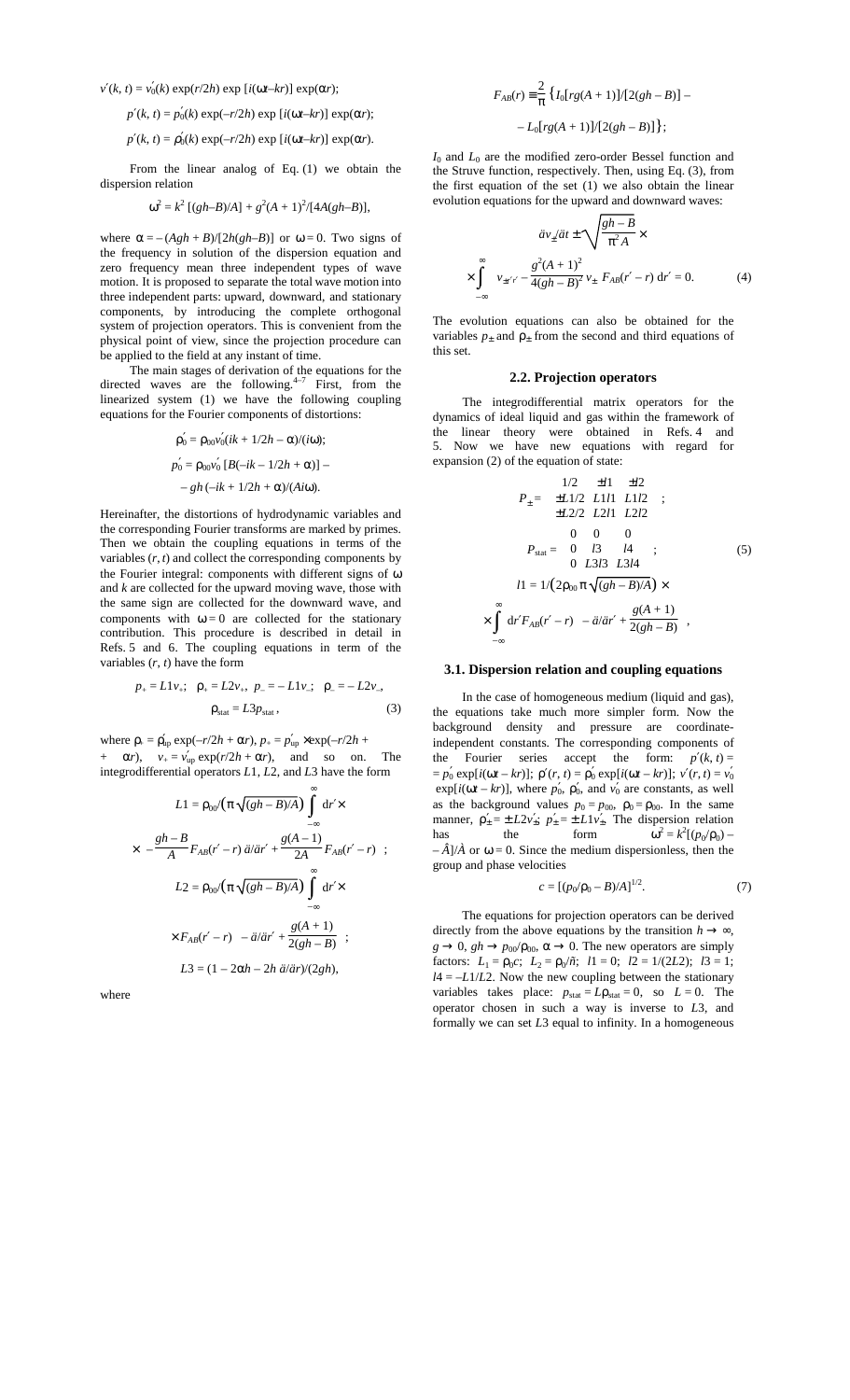medium it is natural to call the directed waves the right and left ones.

The linear evolution equations for the right and left waves have a very simple form:  $dv_+ / dt \pm$  $\pm c \, dv_{\pm}/dr = 0$ ;  $v_{\pm}$ ,  $p_{\pm}$ , and  $p_{\pm}$  are the corresponding parts of the standard variables *v*′, *p*′, and ρ′.

# **3.2. Projection operators**

The projection operators possess the usual properties of orthogonal operators and have the form

$$
P_{\pm} = \begin{pmatrix} 1/2 & \pm l/(2L1) & 0 \\ \pm L1/2 & 1/2 & 0 \\ \pm L2/2 & L2/(2L1) & 0 \end{pmatrix},
$$

$$
P_{\text{stat}} = \begin{pmatrix} 0 & 0 & 0 \\ 0 & 0 & 0 \\ 0 & -L2/L1 & 1 \end{pmatrix}.
$$

# **3.3. Nonlinear evolution of the right and left waves**

Following the scheme described in Section 2.3, we obtain the evolution equation for the right and left waves:

$$
dv_{\pm}/dt \pm c \ dv_{\pm}/dr = (1/2 \pm 1(2L1) 0) \times
$$
  

$$
-v' \frac{\ddot{a}}{\dot{a}r} v' + \frac{\rho'}{\rho_0^2} p'
$$
  

$$
-v' \frac{\ddot{a}}{\dot{a}r} p' + (\frac{1}{A}) \frac{\ddot{a}v'}{\dot{a}r} [p'(-1 + D + 2A_1c^2 \rho_0/p_0) +
$$

$$
+ \rho' (p_0/p_0 + Dc^2 + 2B_1 + B)]
$$

$$
-v' \frac{\ddot{a}}{\dot{a}r} \rho' + \rho' \frac{\ddot{a}}{\dot{a}r} v'
$$

or for the case of self-action

$$
\ddot{a}v_{\pm}/\ddot{a}t \pm c \,\dot{a}v_{\pm}/\ddot{a}r +
$$
  
+ 
$$
\frac{1 + (1 - D - 2A_1c^2 \rho_0/p_0)/A - (p_0/p_0 + Dc^2 + 2B_1)/c^2}{2} \times
$$
  

$$
\times v_{\pm} \,\dot{a}v_{\pm}/\ddot{a}r = 0.
$$
 (8)

# **4. Applications of the theory**

### **4.1. Dynamics of liquid or gas**

Since the equation for the energy density is taken in the general form (linear coefficients of expansion *À* and *B* enter into the operators, while the nonlinear coefficients  $\vec{A}_1$ ,  $\hat{A}_1$ , and *D* enter into the nonlinear column), the theory is applicable to a wide variety of liquids and gases. Besides these coefficients, we need to know only the background values of the density and pressure. For ideal gas, the equation is well-known which describes the inner energy  $\varepsilon = p/[\rho(\gamma - 1)], \gamma = C_p/C_v$ , so all the coefficients of the expansion (2) are known as well:  $\hat{A} = 1/(\gamma - 1)$ ;  $B =$  $p_0$ / $p_0$ ( $\gamma$  – 1);  $A_1$  = 0;  $B_1$  = –*B*;  $D$  = –*A*. As an alternative for the case of a homogeneous medium, the equation  $p/p^{\gamma} =$  $= p_0/\rho_0^{\gamma}$  is used or

$$
p' = \tilde{n}^2 \rho' + \frac{c^2(\gamma - 1)}{2\rho_0} \rho'^2
$$
 (9)

(Refs. 8 and 9). This gives the same square nonlinear terms.

Equation (9) follows from

$$
\frac{\mathrm{d}p/\mathrm{d}t}{\mathrm{d}p/\mathrm{d}t} = \frac{\gamma p}{\rho},\tag{10}
$$

which, in turn, follows from the law of conservation of energy [the second equation of the set  $(1)$ ], expression for the inner energy, and equation of continuity [the third equation of the set (1)]. Equation (9) follows from Eq. (10) only in the homogeneous medium.

For the stratified medium we have a completely different situation. In the exponentially stratified medium we should take into account the coordinate dependence of the background density and pressure and use, for example, *äp*′  $\frac{1}{\ddot{a}t} = c$  $\frac{a^2}{dt^2} + \frac{v'p_0(\gamma - 1)}{h}$  in spite of the linear analog (9)  $p' = \tilde{n}^2 \rho'$ . Here  $p_0(r) =$ 

 $= p_{00} \exp(-r/h)$ , as was defined in Section 2.1. For other type of stratification the coupling is different. In other words, the coupling of density and pressure distortions for the stratified medium ceases to be local. The expansion (2) is local, therefore the expansion coefficients can be used in a medium of any stratification.

#### **4.2. Homogeneous liquid**

After detailed consideration of the choice of the equation of state or its replacement in ideal gas, we pass to the more complicated case of a liquid for which only linear terms of the expansion (2) are available from reference sources. According to Eq. (2)

$$
A = \frac{C_v k}{\beta V}, \quad B = -\left(\frac{C_p}{\beta V} - p_0\right)/\rho_0,\tag{11}
$$

where *V* is the molar volume of the liquid;  $\beta =$  $= -(\ddot{a}\rho/\ddot{a}T)_{p=\text{const}}/p$ ;  $k = (\ddot{a}\rho/\ddot{a}p)_{T=\text{const}}/p$ ;  $\dot{A}$  and  $\dot{A}$  are functions of the equilibrium variables  $(\rho_0, p_0)$ . It is the practice to use Eq. (9) by analogy with ideal gas, and the parameter  $γ$  is assumed to be an empirical constant.<sup>8,9</sup>

In fact,  $\gamma = (C_p/C_v)/(kp_0)$  (this equation follows from Eqs.  $(7)$  and  $(11)$ , as well as Eq.  $(10)$ , according to which  $\tilde{n} = \gamma p_0 / p_0$  is the function of density and pressure. For water at the temperature of 10°C and atmospheric pressure,  $\gamma = 7.22$ , whereas the approximation of temperatureindependent constant  $\gamma$  is often used. For example, in Ref. 11 the value of 7.15 is taken. The method of expansion of the inner energy is much more accurate, since it allows one to find the local coupling between the distorted density and pressure as a function of background values. The coefficients of compressibility, thermal expansion, etc. can be taken from Ref. 12.

However, the nonlinear coefficients of Eq. (2) are not experimentally determined for liquids and are absent in the reference literature even for water. Let us use Eq. (9) when studying the nonlinear dynamics of liquids. In spite of the second equation of the set (1) and the equation of state we have

$$
\frac{\ddot{a}p'}{\ddot{a}t} + \gamma p_0 \frac{\ddot{a}v'}{\ddot{a}r} = -v' \frac{\ddot{a}p'}{\ddot{a}r} - \gamma p' \frac{\ddot{a}v'}{\ddot{a}r}.
$$
 (12)

The evolution equation for a directed wave with allowance made only for self-action can be found in the nonlinear acoustics of gases: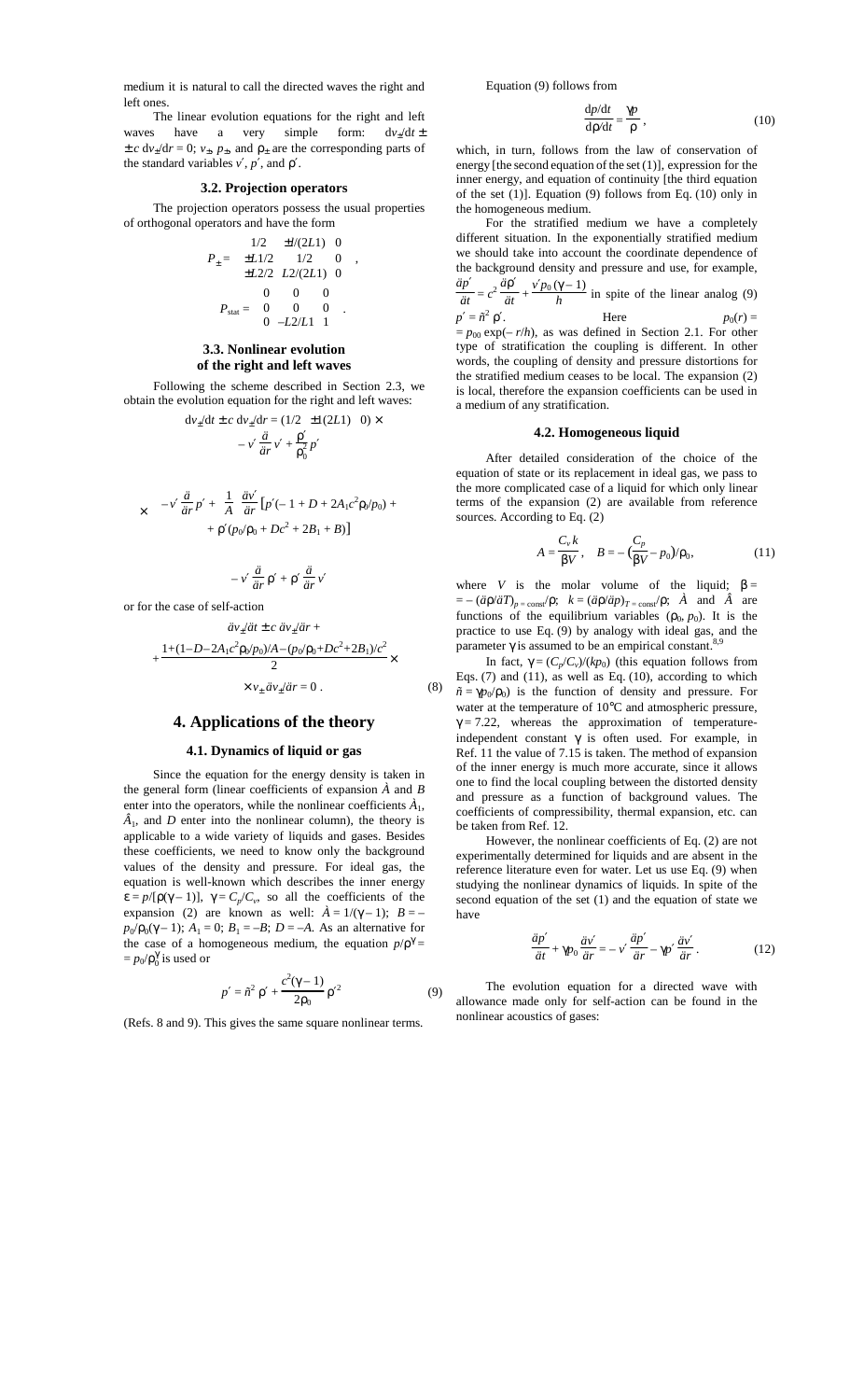$$
\ddot{a}v_{\pm}/\ddot{a}t \pm c \,\dot{a}v_{\pm}/\ddot{a}r + \frac{\gamma+1}{2}v_{\pm}\,\dot{a}v_{\pm}/\ddot{a}r = 0. \tag{13}
$$

The same equation can be derived by the method of slowly varying amplitude.<sup>8,9</sup> The analytical solution of Eq. (13) is also well-known. The dynamics of upward and downward waves for some types of distortions was discussed in Refs. 4, 5, and 10. The upward and downward waves keep their properties even for high initial amplitudes, for example, for the amplitude of speed of the initial conditions as high as 500 m/s. The initial distortions are constructed by the equations of the linear theory, whereas the dynamics was calculated by the well-known Lagrange nonlinear scheme.<sup>4,5</sup>

## **4.3. Exponentially density stratified liquid**

In the general case, if all the coefficients of the expansion (2) are available, the nonlinear column can be presented as in Eq. (6). In the stratified medium it is not allowed to simply use the empirical equation (9) of coupling between density and pressure for the case of adiabatic process. Using ideal gas as an example, it was shown that the coupling ceases to be local and depends on the background stratification. In the case of known nonlinear coefficients of the expansion (2), the problem of slightly linear dynamics has an exact solution. Now we can only assume that Eq. (10) is valid for the liquid. Let us write down the evolution equation for the speed:

$$
\ddot{a}v_{\pm}\prime\ddot{a}t \pm \sqrt{\frac{\gamma gh}{\pi^2}} \int_{-\infty}^{\infty} \left\{ v_{\pm r'r} - \frac{1}{4h^2} v_{\pm} \right\} F(r - r') dr' =
$$
\n
$$
= [1/2 \ 1/(2L1) \ 0] \exp (r/2h) \times
$$
\n
$$
- v'_{s} \left( \frac{\ddot{a}}{\ddot{a}r} + \frac{1}{2h} v'_{s} + \frac{\rho'_{s}}{\rho_{00}} \left( \frac{\ddot{a}}{\dot{a}r} - \frac{1}{2h} \right) p'_{s} \right)
$$
\n
$$
\times \left\{ -v'_{s} \left( \frac{\ddot{a}}{\dot{a}r} - \frac{1}{2h} \right) p'_{s} - \gamma p'_{s} \left( \frac{\ddot{a}}{\dot{a}r} + \frac{1}{2h} \right) v'_{s} \right\}.
$$
\n
$$
- v'_{s} \left( \frac{\ddot{a}}{\dot{a}r} \rho'_{s} - \rho'_{s} \frac{\ddot{a}}{\dot{a}r} \right) v'_{s}
$$
\n(14)

(10) markedly underestimates the amplitudes of speed, pressure, and density. This discrepancy is also caused by the use of Eq. (10) in spite of the equation of state (2) and the equations of conservation of energy and mass [the second and third equations of the set (1).

#### **4.4. Illustrations**

Using Eqs. (13) and (14) we have calculated the linear and slightly linear dynamics of some types of initial distortions in stratified and homogeneous water. The following values were taken:  $p_0 = 3050.9 \cdot 10^5$  Pa;  $\rho_0 = 998.206$  kg/m<sup>3</sup>, and  $\gamma = 7.15$  (Refs. 11 and 12).

Figure 1 shows the slightly linear dynamics of the "sawtooth" speed distortion in the left wave for the cases of homogeneous and stratified water. The role of dispersion is clearly seen: the distortion broadens and blurs. The wave amplitude in stratified water decreases. In spite of dispersion blurring, this is also caused by the fact that the

plot is presented for the speed, while the equations for the directed wave were obtained for the variable  $v \cdot \exp(-\pi)$  $r/2h + \alpha r$ ) [as was noted above,  $\alpha = 0$  in the approximation (10)]. Figure 2 shows the linear and slightly linear dynamics of the downward speed wave in stratified water with allowance made only for wave "self-action." The maximum speed achieves 200 m/s. Fifteen second after the beginning of the evolution, one can see characteristic nonlinear distortion of the wave and twisting of its trailing edge.



**Fig. 1.** Nonlinear evolution of the saw-tooth initial speed distortion for the wave propagating through homogeneous and stratified water: initial distortion (- - -); distortion in homogeneous water, 10 s after the beginning of evolution  $(-)$ ; distortion in stratified medium, 10 s after the beginning of evolution (\*\*\*).



**Fig. 2.** Linear and nonlinear evolution of the initial speed perturbation for the downward wave propagating through stratified water: initial distortion  $(- - )$ ; nonlinear distortion, 15 s after the beginning of evolution  $(-)$ ; linear distortion, 15 s after the beginning of evolution (\*\*\*).

# **Conclusion**

The projectors have been derived in the most general form dependent only on the equation of state in both homogeneous and exponentially stratified media. Any nonviscous liquid or gas can be considered as a medium. The